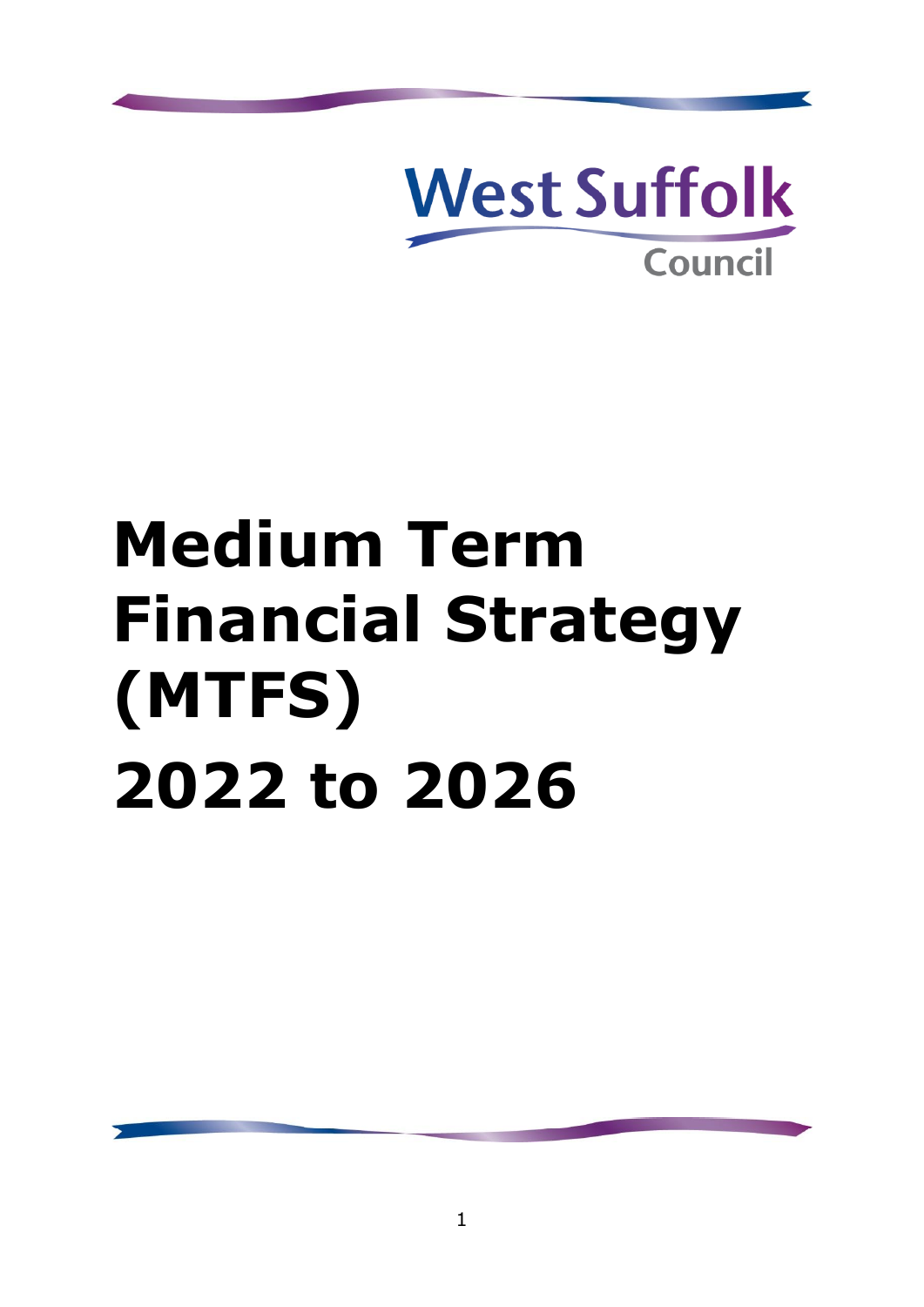# **Contents**

| Foreword from the Portfolio Holder for Resources and Property of<br>the Council | 3  |
|---------------------------------------------------------------------------------|----|
| <b>Purpose of this document</b>                                                 | 4  |
| <b>Local government financing</b>                                               | 5  |
| <b>Local context</b>                                                            | 6  |
| Responding to the financial challenges and opportunities                        | 8  |
| Our approach to engagement and consultation                                     | 12 |
| <b>Summary of our financial position</b>                                        | 12 |
| Revenue strategy and budget summary<br>$\bullet$                                |    |
| Capital strategy and budget summary                                             |    |
|                                                                                 |    |

**Page**

**17**

**Glossary of terms**

For more information about this document, or to request a copy in an alternative format, please email [finance@westsuffolk.gov.uk](mailto:finance@westsuffolk.gov.uk) or call 01638 719000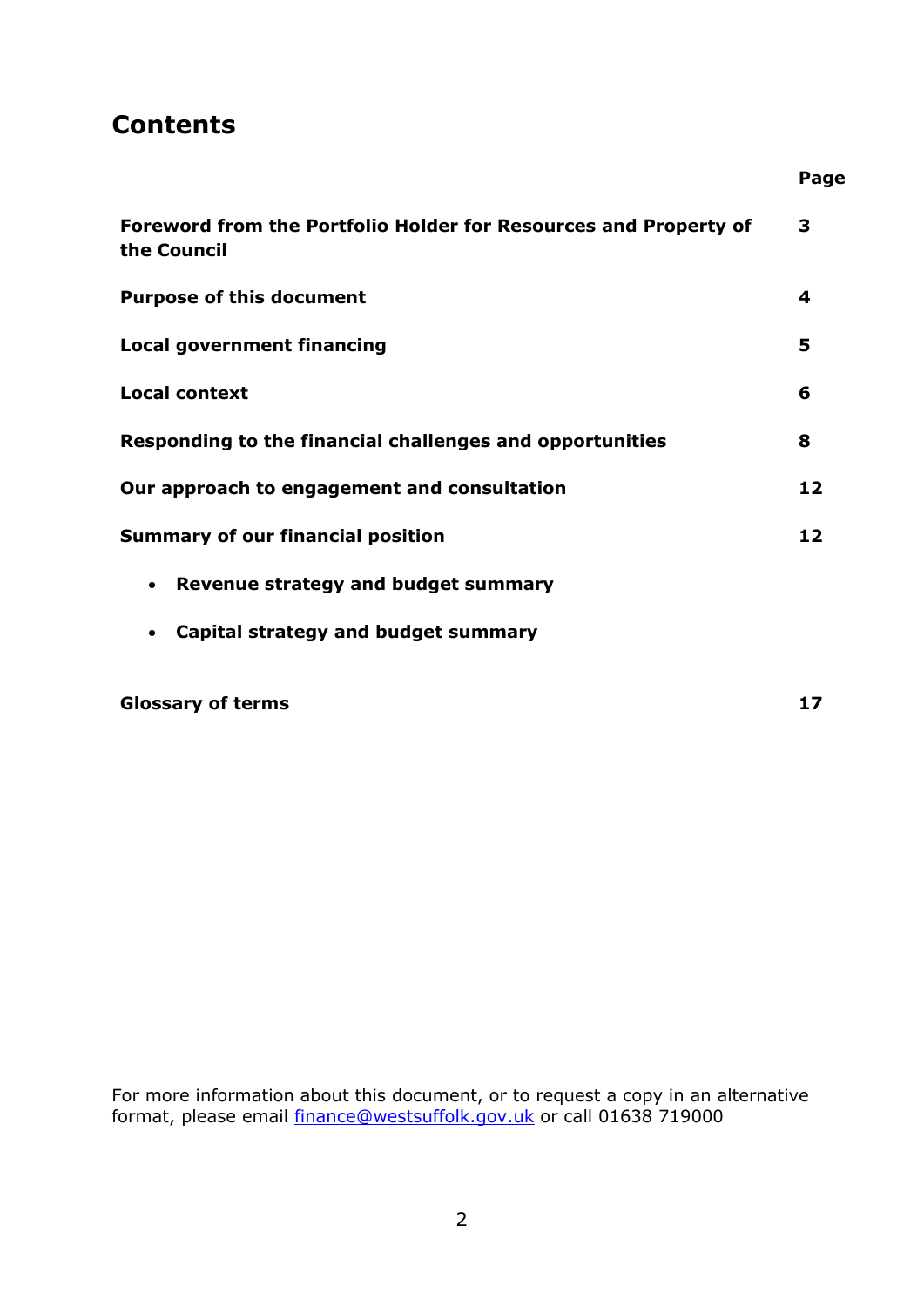# **Foreword from the Portfolio Holder for Resources and Property of the council**

I am delighted to introduce the West Suffolk Medium Term Financial Strategy (MTFS) for 2022 to 2026. Working more efficiently, through transforming services, moving to digital forms of communication, behaving more commercially and a range of other initiatives will continue to be at the heart of West Suffolk's approach over the next few years.

This approach is designed with the aim to drive growth in our local areas and increase locally generated funding. This is, and will be, increasingly important as 2023 to 2024 will see fundamental changes to the local government finance system with a national review of funding needs and funding allocation methods.

The wider economy is also extremely difficult to predict and as we move to having local responsibility for the majority of our funding any downturn will have a proportionally larger impact.

However, I welcome this opportunity to take control of our financial future in this way and we will be working with Government and other councils to ensure that the necessary checks and balances remain in place so that we can continue to support local families and communities.

Our strategy for managing the council's finances from 1 April 2022 will continue to be based on the six principles we adopted under the previous MTFS which have served us well and are set out within this document.

The aim in all of this is to continue to support and invest in our West Suffolk communities and businesses to encourage and manage ambitious growth in prosperity and quality of life for all – the vision we have set out in our West Suffolk Strategic Framework for 2020 to 2024.

Working towards this vision, and achieving the priorities and actions that support it, will need to be done in partnership with a wide range of other organisations, communities, families and individuals.

To achieve these aims will require new funding arrangements and approaches to borrowing and investment, but I am confident that we can build on our strong track record of sound financial management in the past to meet the new, ever more demanding, challenges of the future.

#### **Councillor Sarah Broughton**

Portfolio Holder for Resources & Property West Suffolk Council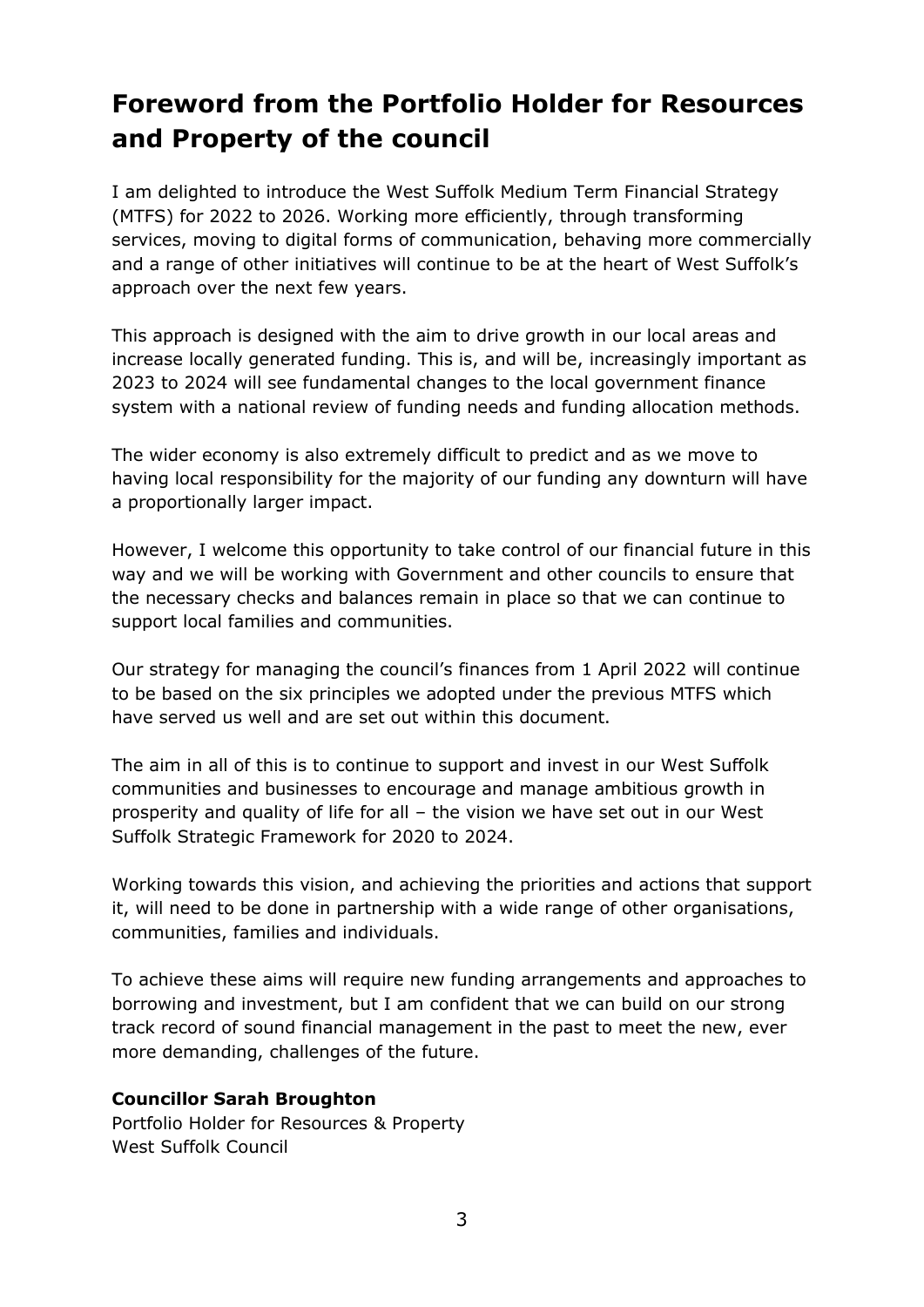# **Purpose of this document**

The Medium Term Financial Strategy (MTFS) provides a high-level assessment of the financial resources required to deliver West Suffolk's strategic priorities and essential services over the next few years. It considers how the council can provide these resources within the anticipated financial context.

Like all local authorities, West Suffolk Council's MTFS is influenced by national government policy, funding and spending announcements. The government's spending plans continue to evolve, at the time of publication of the MTFS, highlights include:

- The main grant (Revenue Support Grant RSG) to local government has been continued into 2022 to 2023. This is a one year only extension of the grant which was due to be phased out by this year.
- Government's treatment of eliminating 'negative' RSG through foregone business rates will continue for one more year into 2022 to 2023.
- The New Homes Bonus will be retained into 2022 to 2023 but for one year only without any further legacy payments. The baseline has been confirmed at 0.4 per cent.
- A new, one-off services grant in respect of 2022 to 2023 only has been announced. This has been awarded to all tiers of local government in recognition of the vital services they provide.
- Consultation will continue in 2022 on changes to the local government finance system. This is including a review of local authorities' needs and resources (fairer funding review) to enable a new funding system to be devised.
- The current 50 per cent Business Rates Retention scheme is undergoing a full review and is expected to be replaced by a new scheme, accompanied by a full reset of the growth baseline, in April 2023.
- The government allows local authorities to spend up to 100 per cent of their fixed asset/capital receipts on the revenue costs of reform projects.
- The council tax referendum level (the level at which council tax can be increased) is currently set at 2 per cent or £5, whichever is the higher amount. In addition, local authorities with responsibility for social care (such as Suffolk County Council) may levy a precept to spend exclusively on adult social care.

The latest local government spending announcements can be found at the following link: <https://www.gov.uk/government/policies/local-government-spending>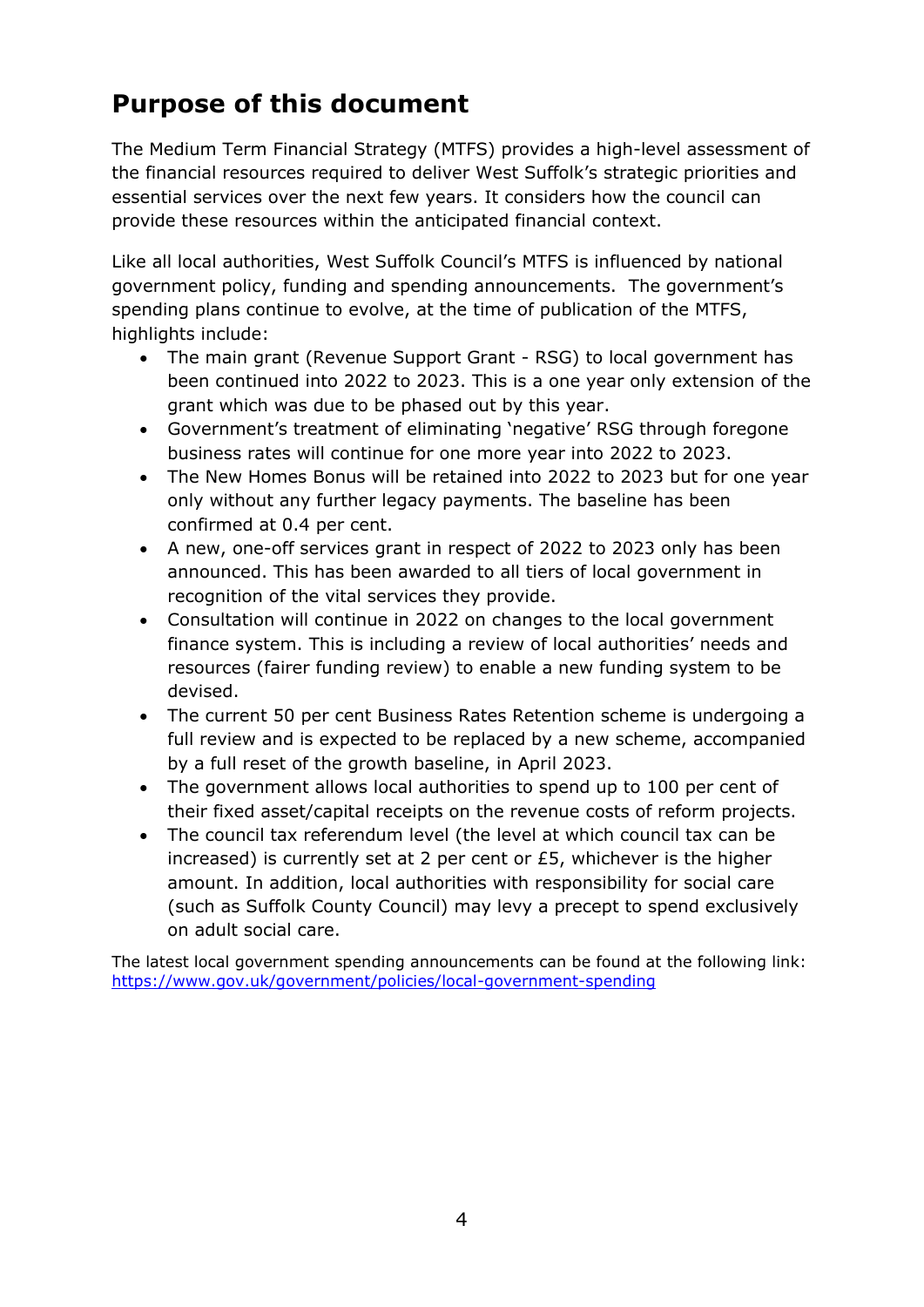# **Changes to Local Government Financing**

Over the last decade, a number of local government financing mechanisms have become embedded in the council's overall funding framework. For example:

- a share of business rates growth is now retained locally by the council, and by a Suffolk 'pool'
- the councils set council tax discounts locally, rather than eligible residents receiving council tax benefit
- the New Homes Bonus
- the funding of Disabled Facilities Grants from the Better Care Fund.

Local government is now funded from three main taxation/finance settlement sources; council tax, new homes bonus and a share of business rates income (revenue support grant will be phased out from April 2023). Council tax income continues to be the main source of funding, in total value, for local authorities. Council tax income represents just under 22 per cent of West Suffolk's annual income (excluding Housing Benefit Subsidy).

It is expected that each of these funding streams will continue in 2022 to 2023 however beyond the one year spending round, there is significant uncertainty in the basis and quantum of the business rates retention and new homes bonus schemes.

The reform of the business rates retention scheme is now due for 2023 to 2024. It is assumed there will also be a full baseline reset in 2023 to 2024 (as previously suggested by Government). For authorities who have business rate growth and are significantly above their current funding baseline, such as West Suffolk, this will have a significant impact, subject perhaps to any damping arrangements, on our existing funding levels through the business rates retention scheme.

The Fairer funding review, which looks at the overarching methodology that determines how much funding each authority receives each year is also now scheduled for 2023 to 2024, creating further uncertainty to the council's funding assessment from central government.

The changes to local government finance form part of the government's devolution agenda, by reducing local authorities' reliance on central government, and encouraging greater self-sufficiency. West Suffolk continues to work with other authorities in East Anglia to consider the longer term implications of these changes for the future shape of local government and economic growth in the region.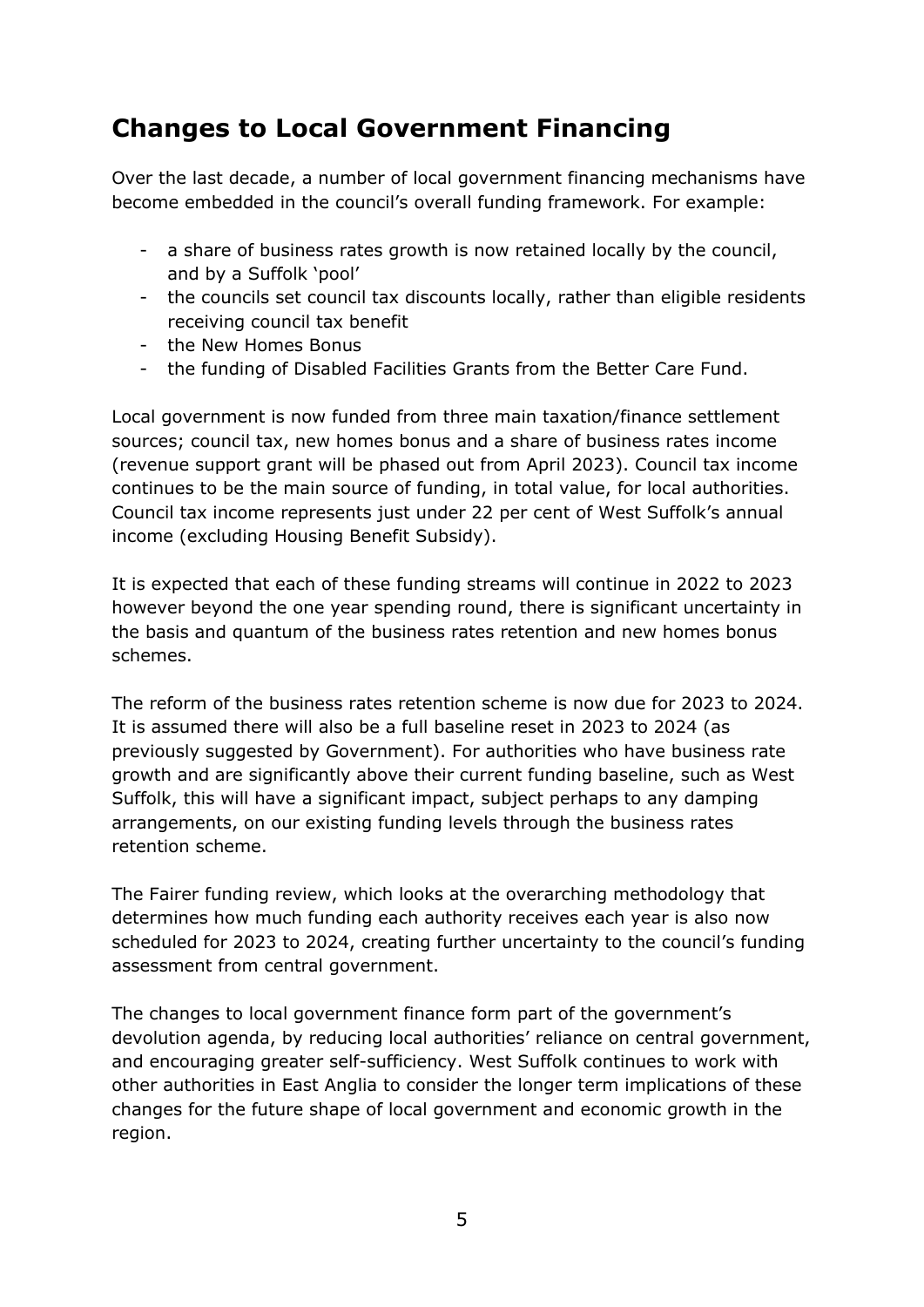# **Local context**

West Suffolk Council's financial position is based on our financial circumstances, local demand and opportunities. The 'summary of our financial positions' section of this document details our financial standing. The following section provides an overview of the local context in which the council operates. For more information, please see West Suffolk Council's Strategic Framework.

#### **The local economy**

#### 1) Economic growth

Our geographical position means while we are very much part of the county of Suffolk, we are also part of the wider Cambridge economy and the A14 and A11 transport links tie us into the wider geography of East Anglia for key issues. We play a significant part in the Cambridge Housing Sub-Region as well as the New Anglia Local Enterprise Partnership (LEP) and the Greater Cambridge, Greater Peterborough LEP. Councillors recognise the opportunities this creates and are committed to maximising them but there is also recognition that this proximity brings challenges as well, including high house prices and rental levels alongside demand for housing that is not being supplied within the Cambridge area.

#### 2) Better housing

West Suffolk is facing increasing demands for housing both in the public and private sectors. There is a need to ensure housing is affordable whether to rent or buy, which is challenging in an area with historically low wages and pressures on house rental prices. We recognise the need not only for more homes but also a range of different types of housing suitable for the varying needs for our growing and ageing population as well as homes to suit local demand from first time buyers, those that are retiring, and sites for Gypsies and Travellers.

### 3) Families and communities

When measured at the local authority level, the population of West Suffolk appear to be relatively affluent and experiencing lower levels of deprivation and social upheaval than many other parts of the country. However, this overall picture masks pockets of real deprivation in certain wards and a wider lack of social mobility.

#### **Increase in service demands**

West Suffolk serves a population of 177,302 (mid-year estimate 2020) across a predominantly rural area in the heart of East Anglia. This is projected to increase by 4.1 per cent to 184,556 by 2026 (sub national population projections 2018 based).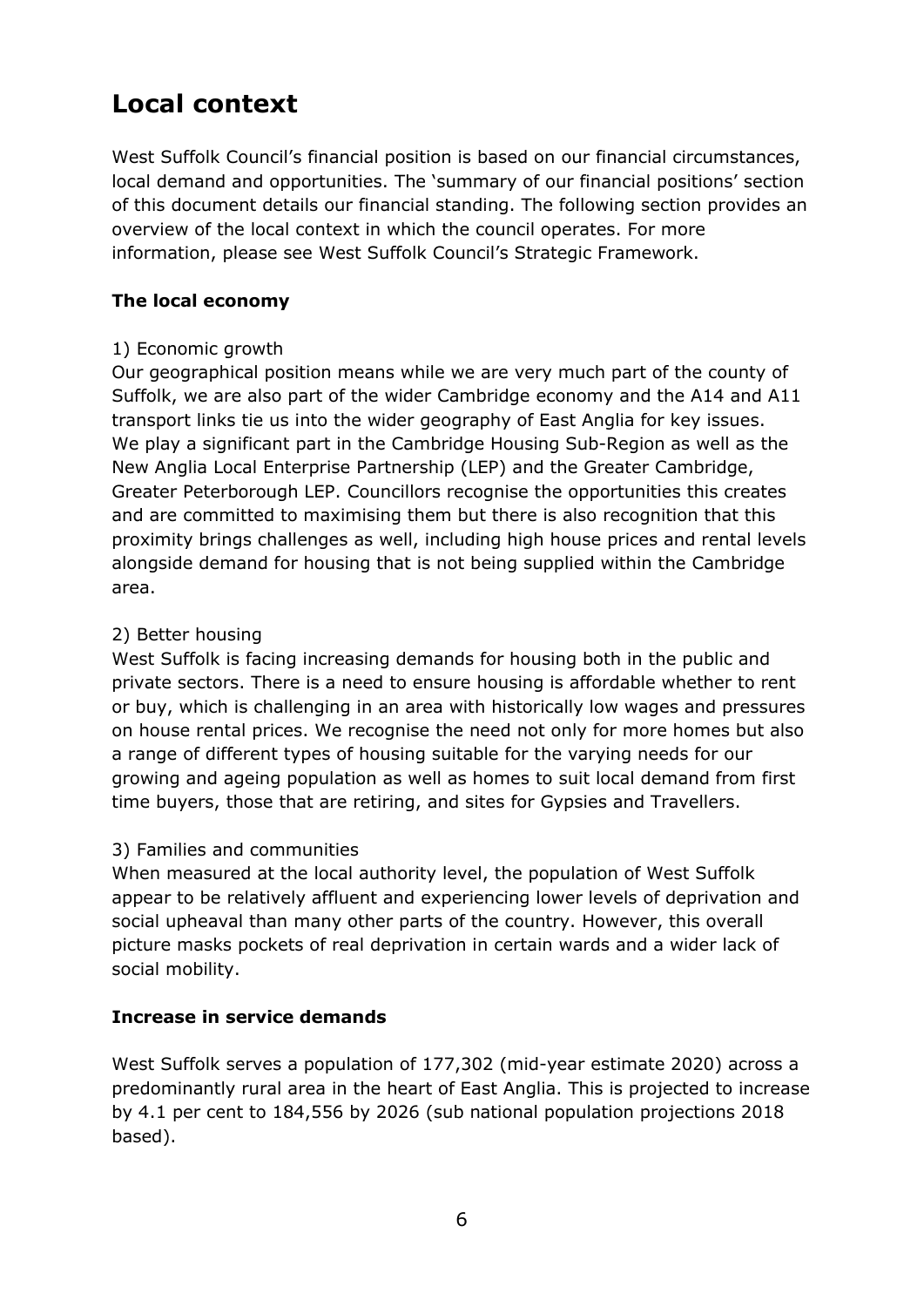The mid-year estimates 2020 showed that the percentage of over 65s in West Suffolk had risen to 21.7 per cent; this is now above the England national average of 18.6 per cent and projected to increase to 22.9 per cent by 2026.

Many older people bring a wealth of experience and skills that they are willing to share voluntarily throughout their retirement, and these opportunities need to be developed. Some older people need extensive support to continue living independent lives and this inevitably creates pressures on all public sector services.

West Suffolk has experienced a period of sustained increase in demand for some of the key services it provides to the most vulnerable members of the community, particularly within housing and our homelessness service.

West Suffolk faces challenges around closing the gaps in educational attainment across the area. While some schools are performing well, some still face challenges in raising educational attainment.

Education is just one element of the complex social issues which have significant rural deprivation impacts on how we fund and deliver council services. As well as individual families, there are a number of neighbourhoods in West Suffolk where communities are experiencing real difficulties on a day-to-day basis. Many of the issues facing our residents today are not picked up in statistical analyses, such as loneliness and isolation, a lack of practical support, or mental health problems.

At the same time, our residents expect the public sector to match, or exceed, service levels delivered by the private sector. Council tax is the only visible tax – others are hidden, for example, in VAT on purchases or through pay as you earn (PAYE) deductions from salaries. People expect value for their council tax and prompt, professional and seamless services. The new customer service arrangements are transforming our delivery but need resourcing for support systems, such as an efficient, easily accessible and transactional website where people can access services any time of day.

### **Challenges and opportunities within the changing local government financing regime**

The Provisional Local Government Finance Settlement (December 2021), whilst giving certainty on continued funding through Revenue Support Grant and New Homes Bonus for 2022 to 2023, gives no indication of funding beyond one year.

The Fair Funding and Business Rates Retention Reviews will bring new approaches and challenges in how West Suffolk Council will fund its services. We will fully engage in these reviews and consultations to ensure our perspective is heard.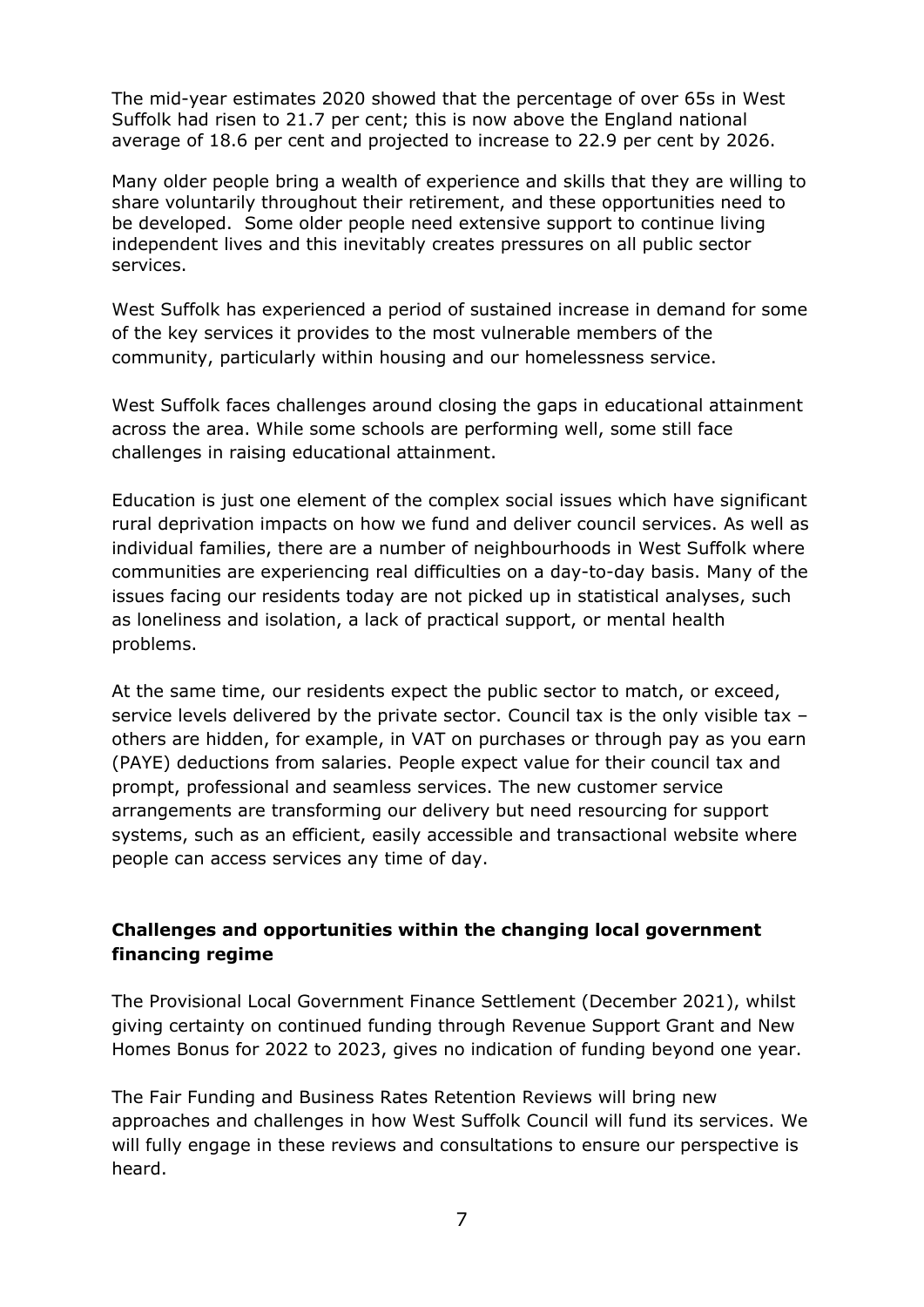West Suffolk has already faced significant cuts in Government funding with revenue support grant (£4.3 million in 2014 to 2015) being phased out completely by 2023.

A sustainable future for West Suffolk in the face of funding cuts and spending pressures is dependent upon continuing to change the way we think about funding local government and how we manage the system.

# **Responding to the financial challenges and opportunities**

West Suffolk Council's response to the financial challenges and opportunities are based on six key themes. These themes have been developed for the new Council and they represent an appropriate response to the ongoing financial situation:

- 1. Aligning resources to West Suffolk's strategic framework and essential services.
- 2. Sharing services and transformation of service delivery.
- 3. Behaving more commercially.
- 4. Considering new funding models.
- 5. Encouraging the use of digital forms for customer access.
- 6. Taking advantage of new forms of local government finance.

### 1. **Aligning resources to the West Suffolk strategic framework and essential services**

Continuing in this MTFS, is the approach of allocating resources in line with the priorities set out in the West Suffolk Strategic framework 2020-2024 and essential services. This theme helps to identify areas of West Suffolk's work which could either be scaled back or where (either individually or together) further opportunities for the generation of income could be pursued. The budgetsetting process focuses on these non-priority areas, and challenges whether West Suffolk should continue with the activities either at all, or in their current form, in order to ensure they provided value for money to council taxpayers.

The links to the changing role of local government from direct provision and reaction to enabling and preventing, as part our Families and Communities Strategy for West Suffolk, will also start to inform the allocation of the individual council's available resources.

The strategy builds from two key assumptions: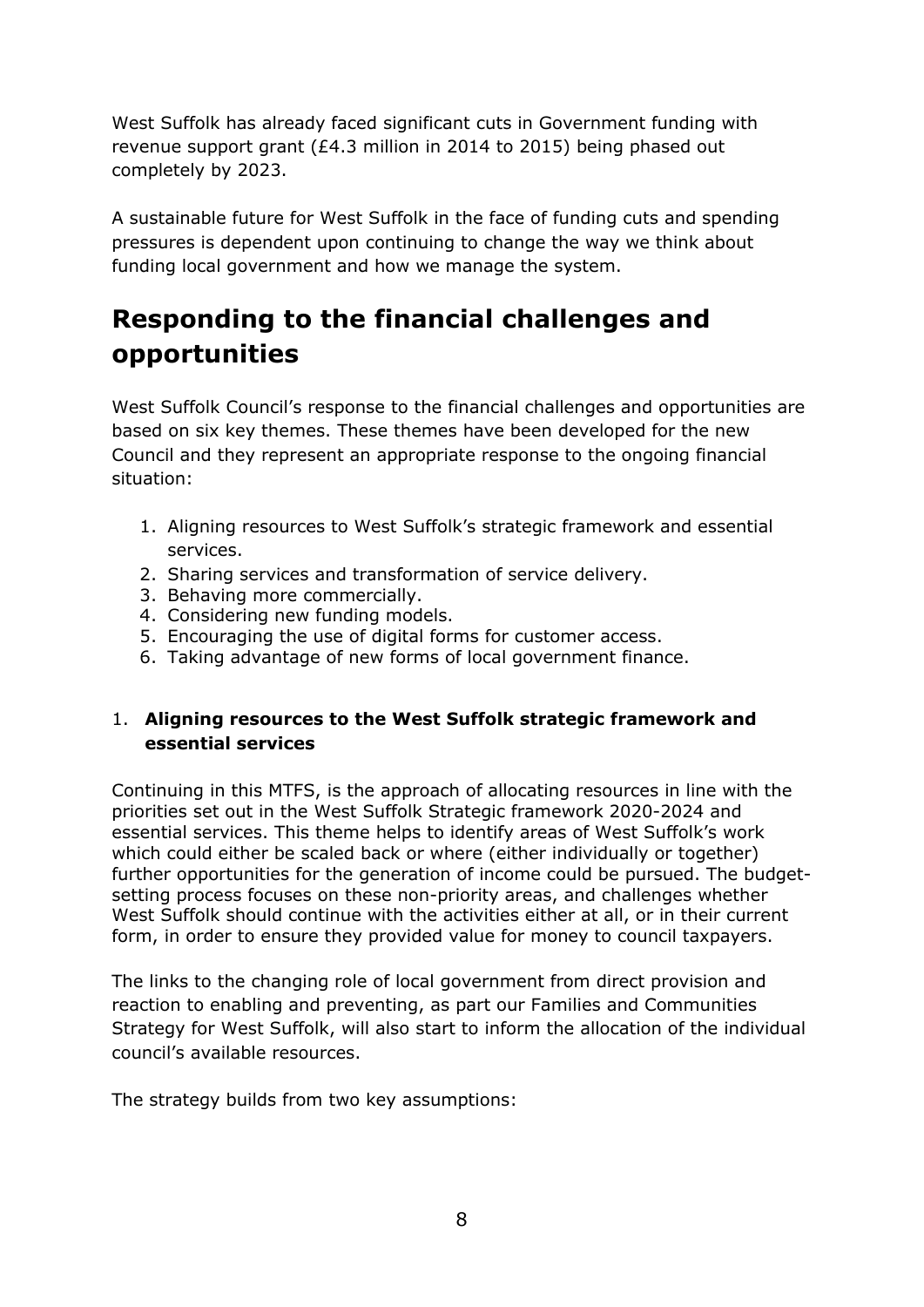• Changing needs – challenging definitions of poverty and deprivation and also the presumption of public services' role as meeting needs rather than developing and working with the assets within communities.

• Preventing and reducing demand – there are fewer resources and a history of rising demands on public services; we cannot resolve this challenge by trying to do the same things with less money.

#### 2. **Sharing services and transformation of service delivery**

The previous shared service agenda had already delivered in excess of £4 million per year in savings for West Suffolk which is in addition to other local savings. The creation of a single West Suffolk Council added a further £850,000 per year savings and efficiencies to this success.

West Suffolk shares a number of services with neighbouring councils including Human Resources and ICT support to the Anglia Revenue Partnership and legal support services with Babergh and Mid Suffolk Councils and will continue to explore further opportunity for sharing services where appropriate.

With demands increasing and uncertainty in local government funding beyond April 2023, it is critical that we continue to drive change and stay ahead of the financial curve to enable us to protect valuable local services and to continue to have the financial capacity to continue to invest in our communities. The growth in new and existing income streams will play a key role in our medium term sustainable and self-sufficient future, however our biggest focus must be on the continual review and transformation in the way we delivery our services.

The role that digital will play in our future state, alongside the role of our partners (public, private and voluntary) including the relationships across the tiers of local government within West Suffolk, will be critical in ensuring a system approach for our residents and businesses that is valued and sustainable. This transformational plan, which will include a series of service delivery reviews, began to take shape during the first quarter of 2021 to 2022. The resulting outcomes, both financial and improved services, will continue to contribute towards our financial challenges in 2022 to 2023.

The Business Partner model will continue to be operated through the MTFS period, whereby corporate or support services provide specialist support and expertise to all service areas and project teams.

West Suffolk is involved in a programme of Suffolk-wide working, supported by funding from central Government, through the Transformation Challenge Award. This work aims to integrate work by public sector partners across the Suffolk "system" so as to improve the lives of Suffolk residents and achieve savings for council taxpayers. As well as working with those within the public sector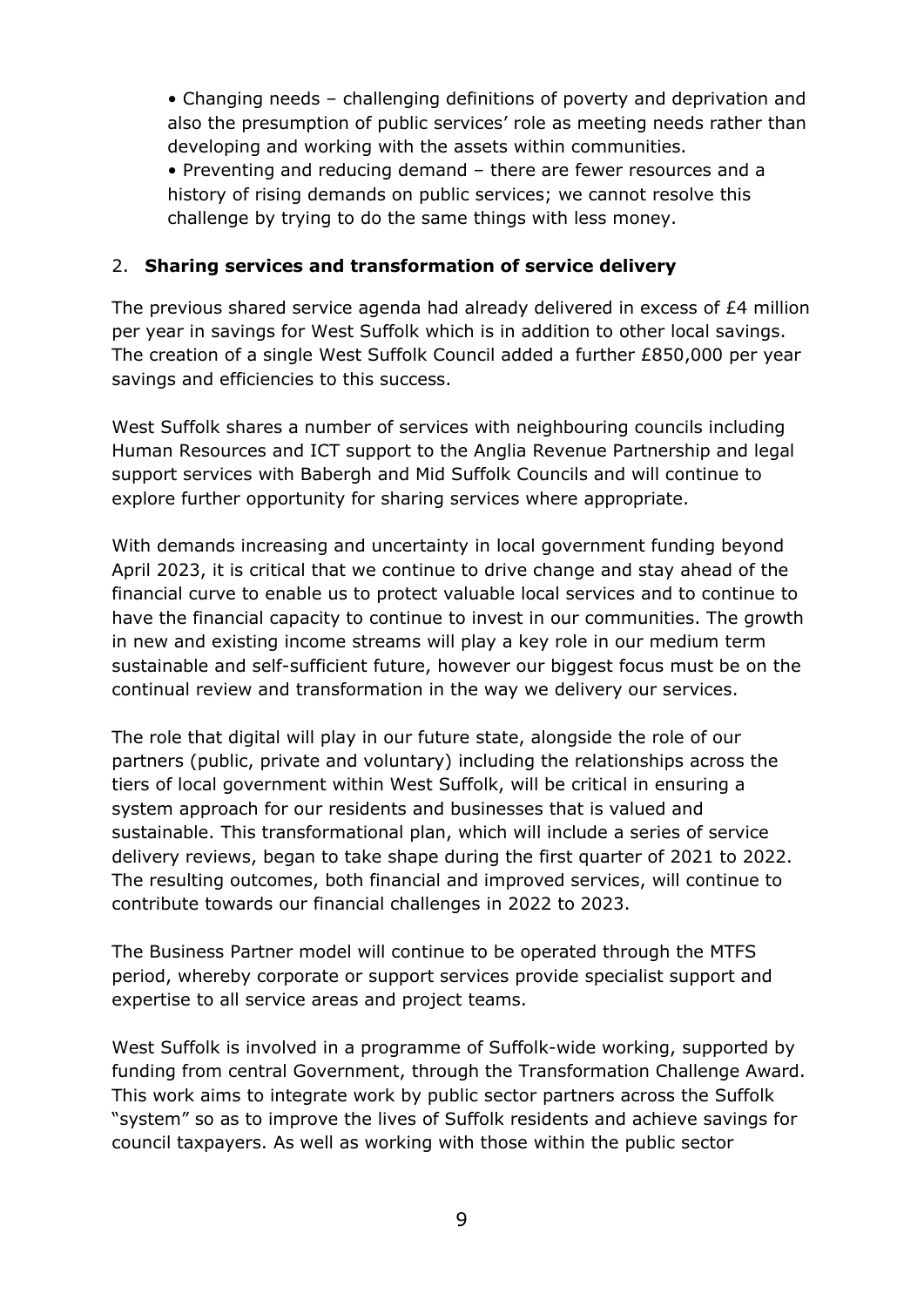"system", we are also continuing to work in partnership with local communities, enabling them to support themselves.

The Councils are also working with partners to maximise the opportunities offered by the Government's devolution agenda for example by working in partnership with the Greater Cambridge Greater Peterborough Local Enterprise Partnership and considering where responsibilities best sit within the Suffolk "system".

# 3. **Behaving more commercially**

Over the last few years more commercial behaviours have been embedded in key parts of the councils' work, with implications for the councils' finances. On the one hand, a number of savings have been achieved as a result of more business-like behaviours, and on the other hand, significant additional income has been generated in some service areas. Behaving more commercially will therefore continue to be a key theme running through the work needed to deliver our outcomes and a sustainable MTFS.

# 4. **Considering new funding models**

The West Suffolk council will continue its work on being an "investing authority" over the period 2022 to 2026. The West Suffolk councils have had a long tradition of investing in their communities in support of the delivery of their strategic priorities, in particular to aid economic growth across West Suffolk.

Depleting capital and revenue reserves and increased pressure on external funding mean that the council will need to consider investing away from the traditional funding models such as using their own reserves. Instead, focus is now on the optimum use of borrowing and the various options for accessing that capital that are available.

The financing of the chosen funding model itself is a challenge, with limited reserve balances available in the short to medium term. In order to generate new cash into the authorities and to enable our continued ambition of being an 'investing authority' means that borrowing or appropriate financing transactions, in order to create new cash, is something that West Suffolk will have to embrace in order to deliver on its ambitious capital and investment programme.

There are ample precedents which demonstrate that prudential borrowing has become a valuable tool for local government to achieve its strategic objectives. The use of unsupported borrowing (no security to a particular council asset) is both flexible and relatively straightforward.

With this in mind and as borrowing is required over the medium to long term for the authority, it is considered prudent to assess each investment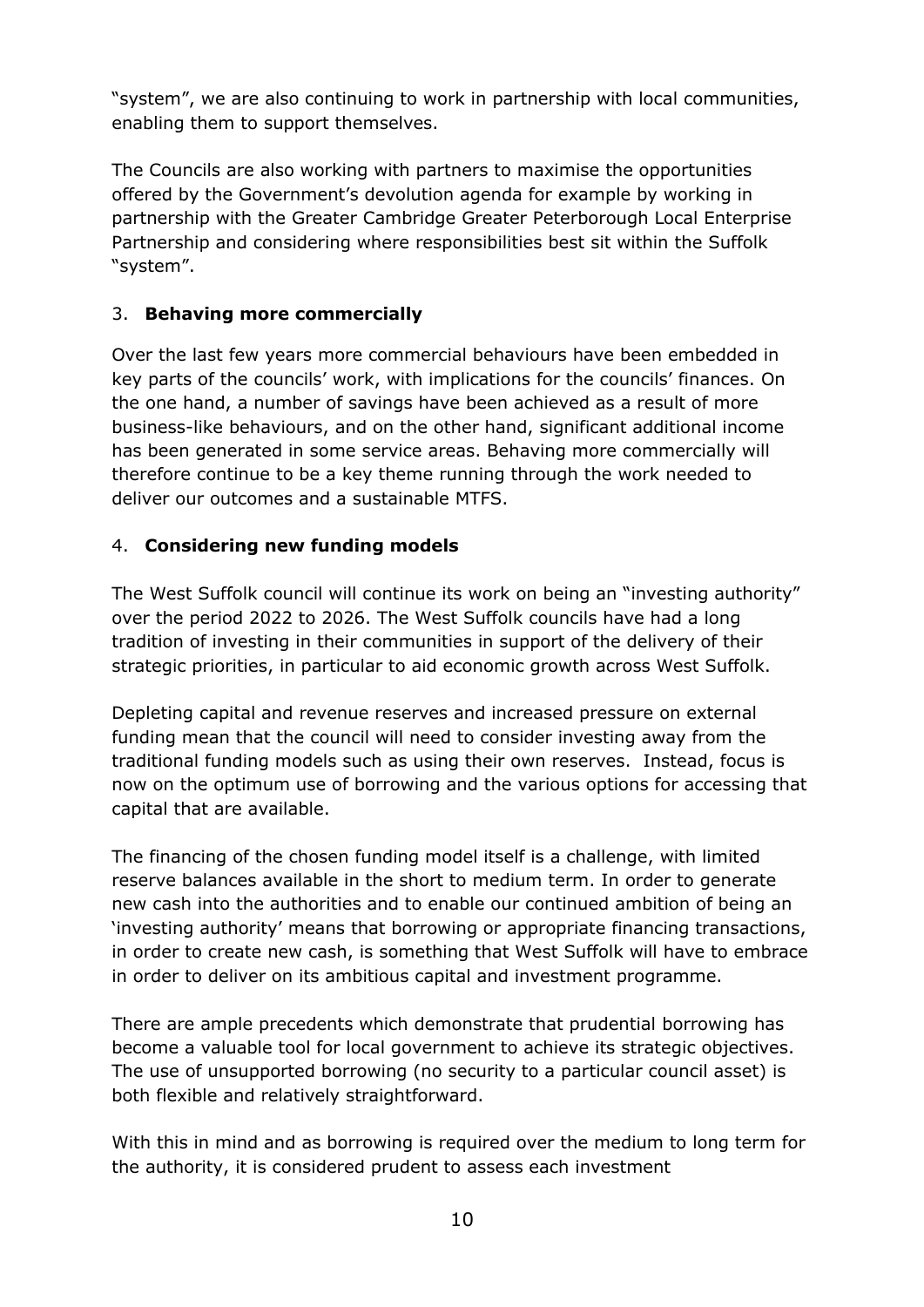opportunity/project on the basis of borrowing and its cost, assessing each project on an equal playing field regardless of their timings within the MTFS or the funding model used.

There are two annual costs associated with borrowing:

- servicing the debt the interest payable on the loan; and
- repayment of the loan/capital effectively through a minimum revenue provision (MRP) into the revenue account.

At the time of writing this plan, these costs would be in the region of 2.75 per cent interest (based on a Public Works Loan Board, PWLB, rate over 40 years). MRP is calculated to ensure that the capital is fully repaid over the economic life of the asset. In order to assess each project on a level playing field these costs will be included in each business case. Naturally a change in interest rate or MRP rate would change the rates used in each potential project.

The choice of funding model for each investment opportunity/project will be based on its individual merits, financial return/costs including the overall risk exposure, considered as part of each business case. Any decision to invest or borrow would be subject to full scrutiny by councillors, through the usual democratic process.

# 5. **Encouraging the use of digital forms for customer access**

The ongoing implementation of our Customer Access Strategy is also an important part of our next phase of development and is inextricably linked to the need for commercial thinking and wider transformation programme.

The customer support team continues to embed the benefits of both integrated first-point-of-contact support and promoting channel shift.

There will always be some customers who cannot or do not want to access our services online – whether because they have limited access to the internet, or because they are unfamiliar with this technology. These customers will always be able to reach us in the traditional way. Our goal, though, is to encourage those people who can do their business with us online to do so.

In addition to making customer contact easier to handle, this solution can automate many of the duplicated tasks council employees normally perform when handling customer contact, thereby reducing call times and improving the quality of service.

### 6. **Taking advantage of new forms of local government finance (e.g. business rate retention)**

During the period covered by the MTFS, the new forms of local government finance will continue, in whatever guise it lands from April 2023, to be the key sources of income for councils. West Suffolk will therefore take the opportunity, through its service delivery and other MTFS themes mainly 'behaving more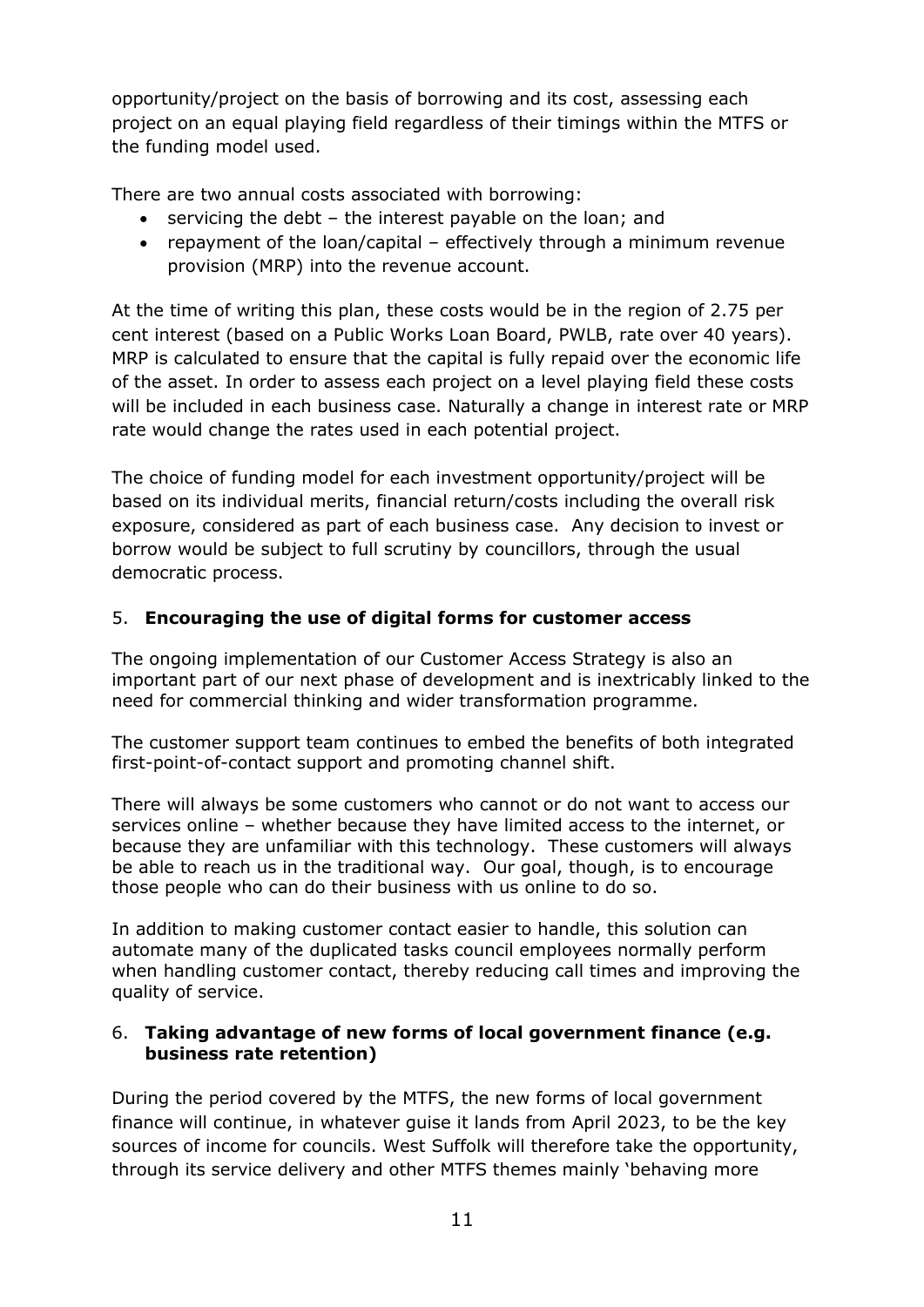commercially' and being an 'investing authority', to grow our own funding through a strong, and growing, local economy alongside the skills, infrastructure and housing to sustain it.

# **Our approach to engagement and consultation**

The council regularly engages with residents, businesses, community groups and interest groups through a range of consultation mechanisms. Sometimes these are formal exercises, for example, public consultations or public meetings, and sometimes they are more informal, for example, focus groups, community engagement within localities and stakeholder liaison on a topic by topic basis. Our overall aim is to carry out timely and proportionate consultation that is available in an accessible format for everyone who wants to give us their views on a particular matter. Details of current and closed consultations by the councils are available here:

<http://www.westsuffolk.gov.uk/council/consultations/>

# **Summary of our financial position**

The Medium Term Financial Strategy developed using the six themes laid out above gives rise to a financial plan containing forecasts for the revenue, capital and reserves position from 2022 to 2026 for West Suffolk Council.

The uncertain nature of local government funding and the volatile nature of locally generated funding streams means that there are limitations on the degree to which West Suffolk can identify all of the potential changes within these medium term financial projections.

However, these plans have been developed within insight and challenge from across the organisation to be as robust as possible given the current information available.

There is a legal requirement for a local authority to deliver an annual balanced budget position for the following year. West Suffolk Council has a balanced budget for 2022 to 2023 and is on track to deliver a balanced result for 2023 to 2024.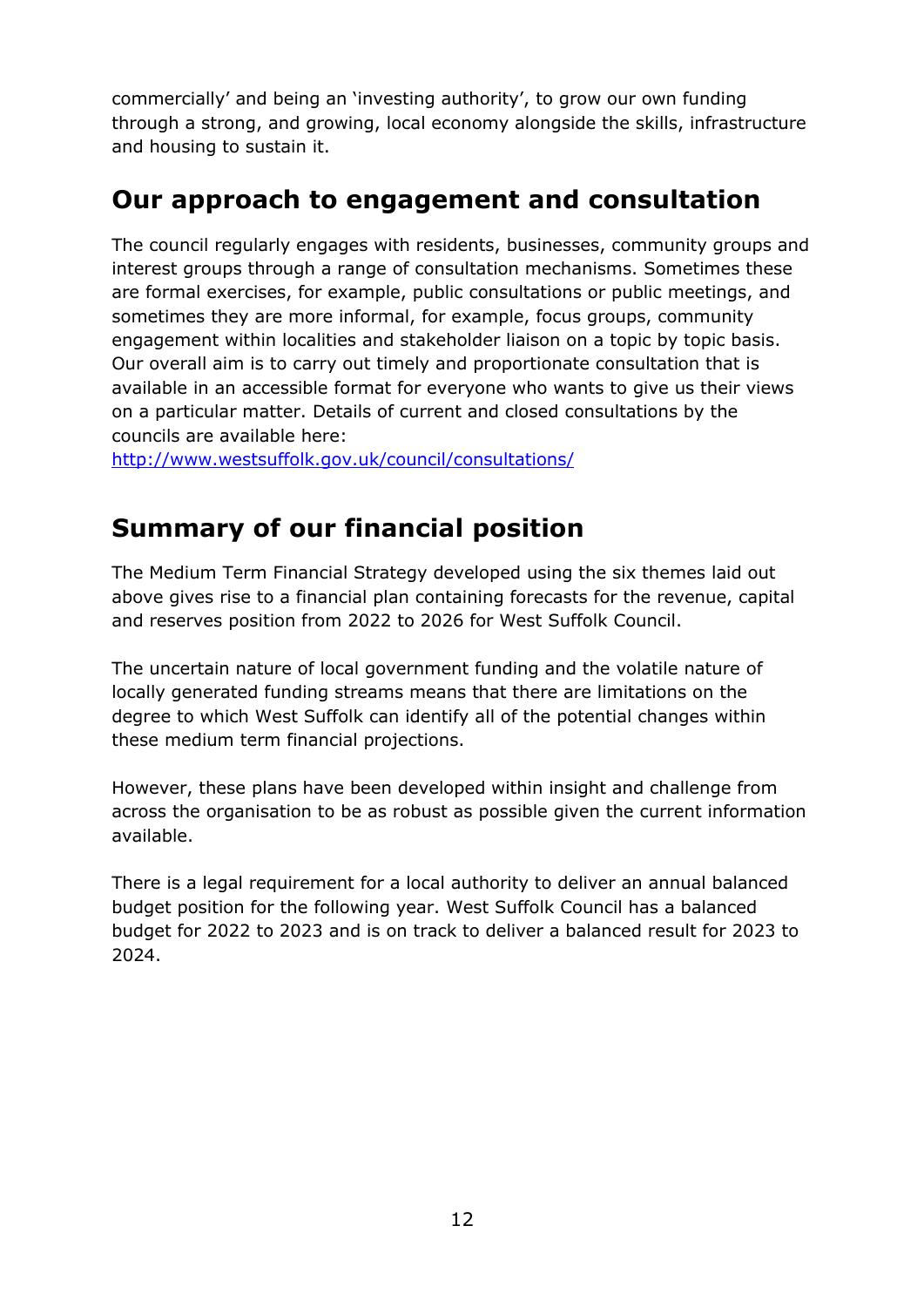#### **Revenue Position**

This is a statement of all the income and expenditure required to deliver the services of West Suffolk Council in each year. A summary statement is laid out in Table 1 below:

# **Table 1**

| (Income) and expenditure:                                                                       | Item           | 2022 to 2023<br><b>Total</b><br>budget<br>£000s | 2023 to 2024<br><b>Projected</b><br>budget<br>£000s | 2024 to 2025<br><b>Projected</b><br>budget<br>£000s | 2025 to 2026<br><b>Projected</b><br>budget<br>£000s |
|-------------------------------------------------------------------------------------------------|----------------|-------------------------------------------------|-----------------------------------------------------|-----------------------------------------------------|-----------------------------------------------------|
| Net service expenditure before interest                                                         | 1              | 20,739                                          | 18,036                                              | 19,064                                              | 20,859                                              |
| Interest received on investments                                                                | $\overline{2}$ | (40)                                            | (40)                                                | (40)                                                | (40)                                                |
| Dividends received                                                                              | 3              | (240)                                           | (240)                                               | (240)                                               | (240)                                               |
| External interest paid                                                                          | $\overline{4}$ | 170                                             | 170                                                 | 170                                                 | 170                                                 |
| Interest on borrowing                                                                           | 5              | 1,360                                           | 1,340                                               | 1,317                                               | 1,220                                               |
| Minimum Revenue Provision                                                                       | 6              | 739                                             | 760                                                 | 783                                                 | 805                                                 |
| Net expenditure after interest & capital for General Fund<br><b>Purposes</b>                    | $\overline{z}$ | 22,728                                          | 20,026                                              | 21,054                                              | 22,774                                              |
| Contribution from reserves in respect of Business Rates deficit<br>funding (see item 14)        | 8              | (5,696)                                         | (782)                                               | 0                                                   | 0                                                   |
| Transfer to/(from) General Fund                                                                 | 9              | (475)                                           | $\Omega$                                            | $\Omega$                                            | $\Omega$                                            |
| Net expenditure after interest & capital                                                        | 10             | 16,557                                          | 19,244                                              | 21,054                                              | 22,774                                              |
| Remaining budget gap                                                                            | 11             | 0                                               | (1, 156)                                            | (1, 711)                                            | (2,982)                                             |
| <b>Budget Requirement (excluding parishes)</b>                                                  | 12             | 16,557                                          | 18,088                                              | 19,343                                              | 19,792                                              |
| Collection Fund deficit/(surplus) - Council Tax                                                 | 13             | (459)                                           | 30                                                  | 0                                                   | $\mathbf 0$                                         |
| Collection Fund deficit/(surplus) - Business Rates                                              | 14             | 5,696                                           | 782                                                 | $\mathbf 0$                                         | $\mathbf 0$                                         |
| Business Rates Retention - Baseline funding                                                     | 15             | (4, 524)                                        | (4, 549)                                            | (4, 574)                                            | (4, 599)                                            |
| Business Rates Retention - Local Share of Growth/S31 Grants                                     | 16             | (2,803)                                         | (2, 158)                                            | (2, 170)                                            | (2, 182)                                            |
| Business Rates Retention - Share of Suffolk Pooling                                             | 17             | (300)                                           | (300)                                               | (300)                                               | (300)                                               |
| Business Rates Retention - Renewable Energy                                                     | 18             | (581)                                           | (518)                                               | (521)                                               | (524)                                               |
| Business Rates Retention - Enterprise Zones                                                     | 19             | (186)                                           | (239)                                               | (241)                                               | (242)                                               |
| Revenue Support Grant                                                                           | 20             | (207)                                           | $\Omega$                                            | $\Omega$                                            | $\mathbf 0$                                         |
| Rural Services Delivery Grant                                                                   | 21             | (181)                                           | $\mathbf 0$                                         | $\mathbf 0$                                         | $\mathbf 0$                                         |
| New Homes Bonus Grant                                                                           | 22             | (1,756)                                         | $\mathbf 0$                                         | $\Omega$                                            | $\mathbf 0$                                         |
| Lower Tier Services Grant                                                                       | 23             | (203)                                           | $\pmb{0}$                                           | $\mathbf 0$                                         | $\mathbf 0$                                         |
| Services Grant 2022 to 2023                                                                     | 24             | (312)                                           | 0                                                   | $\Omega$                                            | $\mathbf 0$                                         |
| Amount to be charged to council taxpayers                                                       | 25             | 10,741                                          | 11,136                                              | 11,537                                              | 11,945                                              |
| Council Tax Base                                                                                | 26             | 57,406.34                                       | 57,980.40                                           | 58,560.21                                           | 59,145.81                                           |
| Council Tax at band D - West Suffolk Council                                                    | 27             | £187.11                                         | £192.06                                             | £197.01                                             | £201.96                                             |
| <b>Total Council Tax generated (excluding parishes)</b>                                         | 28             | 10,741                                          | 11,136                                              | 11,537                                              | 11,945                                              |
| Town and parish council precepts                                                                | 29             | 4,735                                           | 4,735                                               | 4,735                                               | 4,735                                               |
| Total Council Tax generated (including Parishes) -<br>demand on the Council Tax Collection Fund | 30             | 15,476                                          | 15,871                                              | 16,272                                              | 16,680                                              |

This revenue forecast includes several key assumptions, detailed in Table 2 below. Budget assumptions continue to be reviewed as more accurate information becomes available.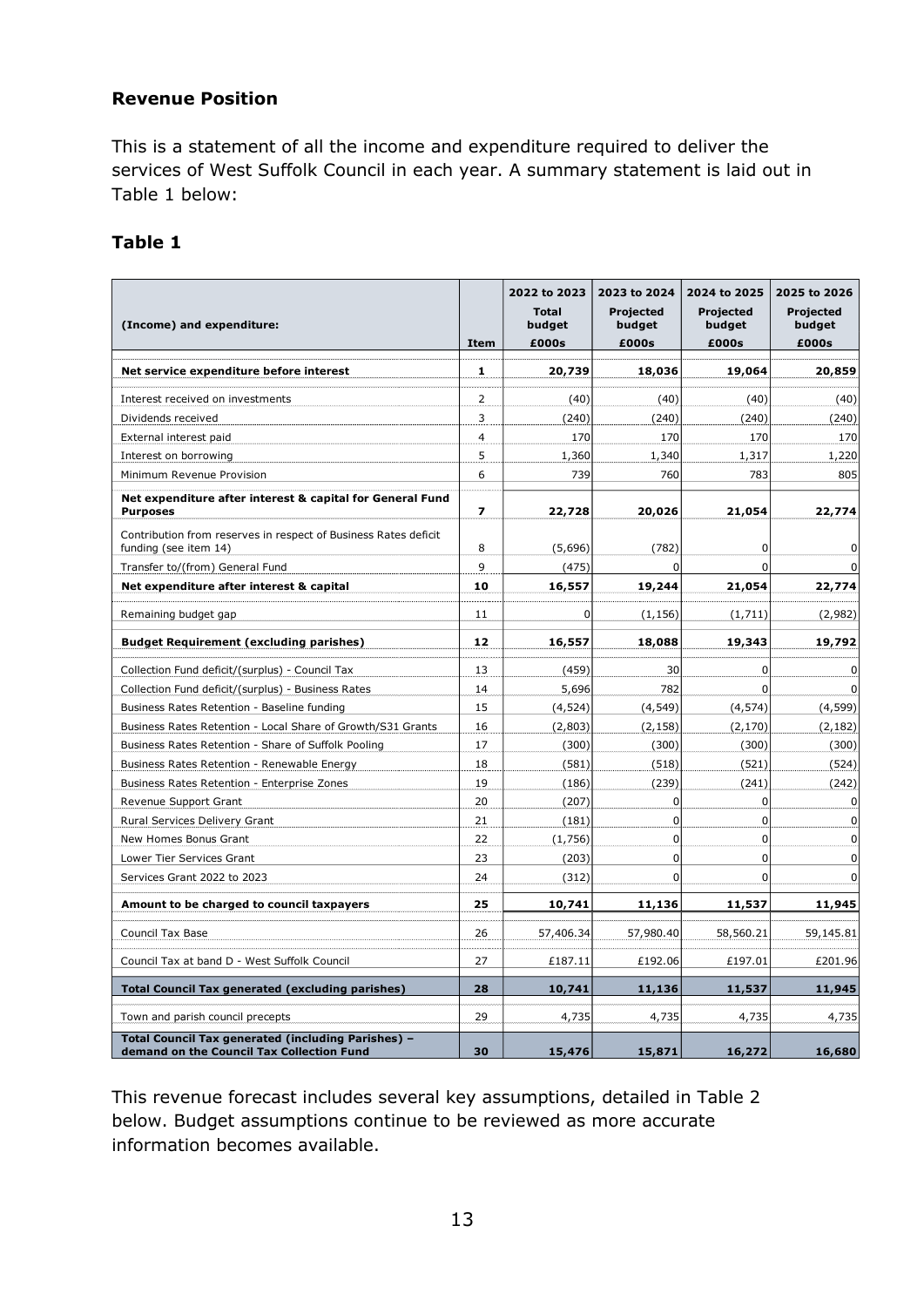# **Table 2**

| <b>MTFS</b>     |                                        |              |              |              |              |
|-----------------|----------------------------------------|--------------|--------------|--------------|--------------|
| ASS.            | <b>DETAILS</b>                         | 2022 to 2023 | 2023 to 2024 | 2024 to 2025 | 2025 to 2026 |
|                 |                                        |              |              |              |              |
|                 | <b>INFLATIONARY CHANGES</b>            |              |              |              |              |
| <b>SAL</b>      | Salaries Increase                      | 2.0%         | 2.0%         | 2.0%         | 2.0%         |
| <b>INC</b>      | <b>Incremental Progression</b>         | £240.000     | £240,000     | £240,000     | £240,000     |
| <b>ERS</b>      | <b>Employers Pension Contribution</b>  | 32.30%       | 32.30%       | 32.30%       | 32.30%       |
|                 | Pension Take-Up Assumption             | 97.00%       | 97.00%       | 97.00%       | 97.00%       |
| <b>VAC</b>      | <b>Vacancy Savings</b>                 | 2.5%         | 2.5%         | 2.5%         | 2.5%         |
| <b>CPI</b>      | <b>CPI Inflation</b>                   | 3.0%         | 3.0%         | 3.0%         | 3.0%         |
| <b>GEN</b>      | <b>General Inflation</b>               | 0.0%         | 0.0%         | 0.0%         | 0.0%         |
| ICT             | <b>ICT Inflation</b>                   | 3.0%         | 3.0%         | 3.0%         | 3.0%         |
| BR1             | Business Rates Inflation - CPI at Sept | 0.00%        | 0.55%        | 0.55%        | 0.55%        |
| BR <sub>2</sub> | <b>Business Rates Inflation - 0%</b>   | 0.0%         | 0.0%         | 0.0%         | 0.0%         |
| <b>FEES</b>     | Fees & Charges                         | 2.0%         | 2.0%         | 2.0%         | 2.0%         |
| UTIL            | <b>Utilities</b>                       | 5.0%         | 5.0%         | 5.0%         | 5.0%         |
| <b>ELEC</b>     | Electricity                            | 7.5%         | 7.5%         | 7.5%         | 7.5%         |
| <b>FUEL</b>     | Transport - Fuel                       | 5.0%         | 5.0%         | 5.0%         | 5.0%         |
| <b>INS</b>      | <b>Insurance Premium Increases</b>     | 8.3%         | 8.3%         | 8.3%         | 8.3%         |
| <b>ZERO</b>     | Zero Inflation                         | 0.0%         | 0.0%         | 0.0%         | 0.0%         |
|                 |                                        |              |              |              |              |
|                 | <b>INTEREST ON INVESTMENTS</b>         | (45,000)     | (45,000)     | (45,000)     | (45,000)     |
|                 | Projected average interest rate        | 0.25%        | 0.25%        | 0.25%        | 0.25%        |
|                 | Borrowing Rate (per KPI)               | 2.81%        | 2.81%        | 2.81%        | 2.81%        |
|                 |                                        |              |              |              |              |

### **Capital Position**

The Capital Programme is a statement of planned investment in the creation, purchase or improvement of West Suffolk Council's assets and how this investment will be funded.

There is significant investment planned within this medium term financial projection to support the key strategic priorities and the six key themes.

The Capital Strategy (Attachment F) sets out West Suffolk Council's approach to the allocation of capital resources and how future investment is evaluated and assessed and how it will be funded.

The planned capital expenditure and the source of funding out to 2025 to 2026 is laid out in the following table: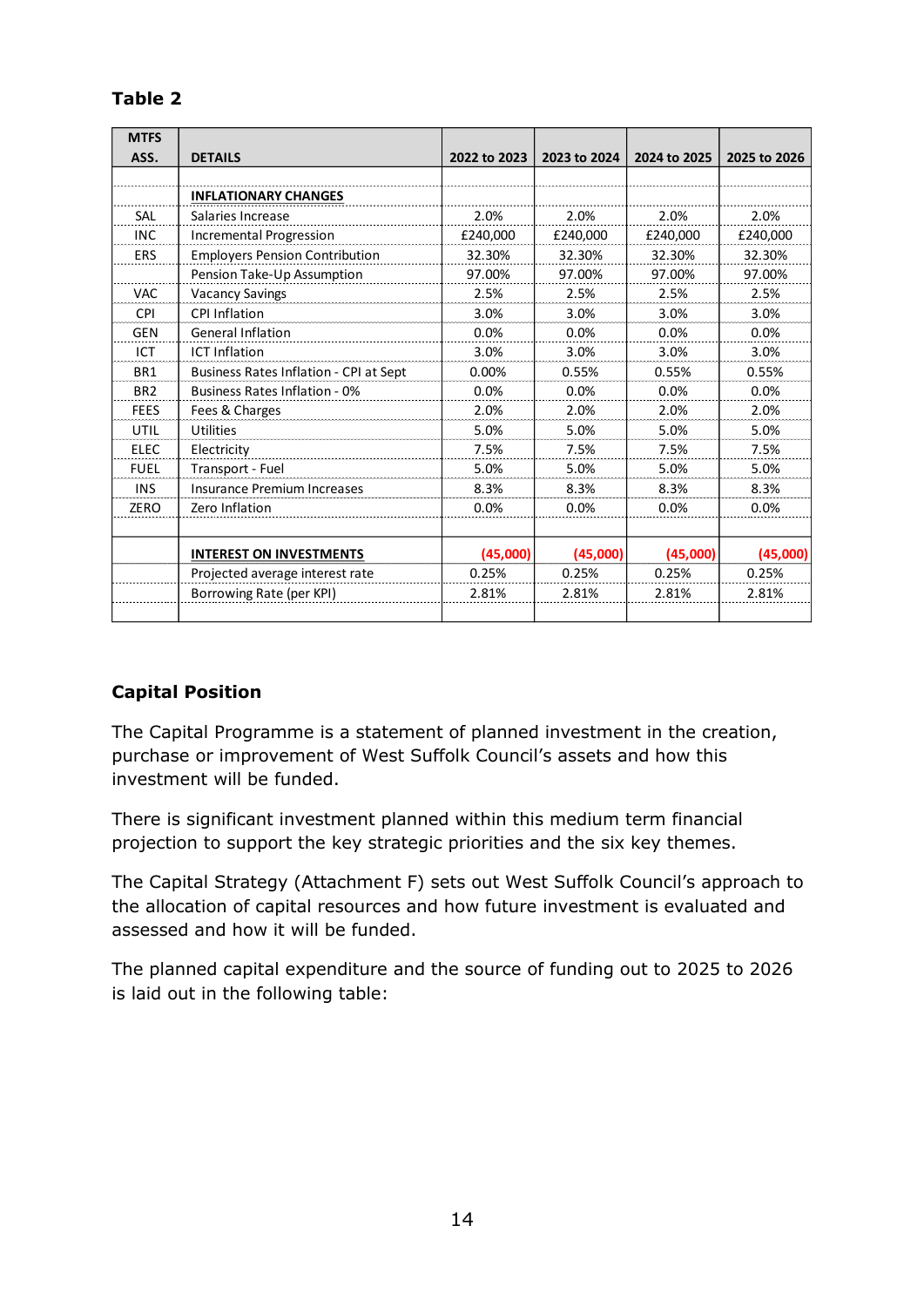|                                                  | 2022 to<br>2023<br>millions | 2023 to<br>2024<br>millions | 2024 to<br>2025<br>millions | 2025 to<br>2026<br>millions | <b>Total</b><br>millions |
|--------------------------------------------------|-----------------------------|-----------------------------|-----------------------------|-----------------------------|--------------------------|
| <b>Gross capital</b><br>expenditure              | £38.22                      | £41.85                      | £45.46                      | £15.69                      | £141.22                  |
| <b>Funded by:</b><br>Grants and<br>contributions | £2.64                       | £0.90                       | £0.90                       | £0.90                       | £5.34                    |
| Earmarked<br>revenue<br>reserves                 | £4.42                       | £2.70                       | £2.50                       | £1.67                       | £11.28                   |
| Capital receipts<br>reserve                      | £4.77                       | £0.00                       | £0.00                       | £0.00                       | £4.77                    |
| External<br>borrowing                            | £26.39                      | £38.25                      | £42.06                      | £13.12                      | £119.83                  |
| <b>Total</b>                                     | £38.22                      | £41.85                      | £45.46                      | £15.69                      | £141.22                  |

┑

The revenue forecast in Table 1 includes the cost of servicing the planned external borrowing included in Table 3.

Capital receipts are generated through the sale of assets. This income can only be used for future capital expenditure (with one exception – see Attachment G – Flexible Capital Receipts Strategy).

#### **Reserves Position**

**Table 3**

 $\blacksquare$ 

West Suffolk is required to maintain adequate financial reserves to meet the needs of the authority. The reserves that are held are classified as either working balances (known as the general fund balance) or as specific reserves which are defined with a particular purpose (known as earmarked reserves).

The general fund balance is held as a contingency to meet the cost of unexpected expenditure or events during the year. The West Suffolk policy is to hold a balance of £5 million at all times. This equates to around 25 per cent of annual net expenditure.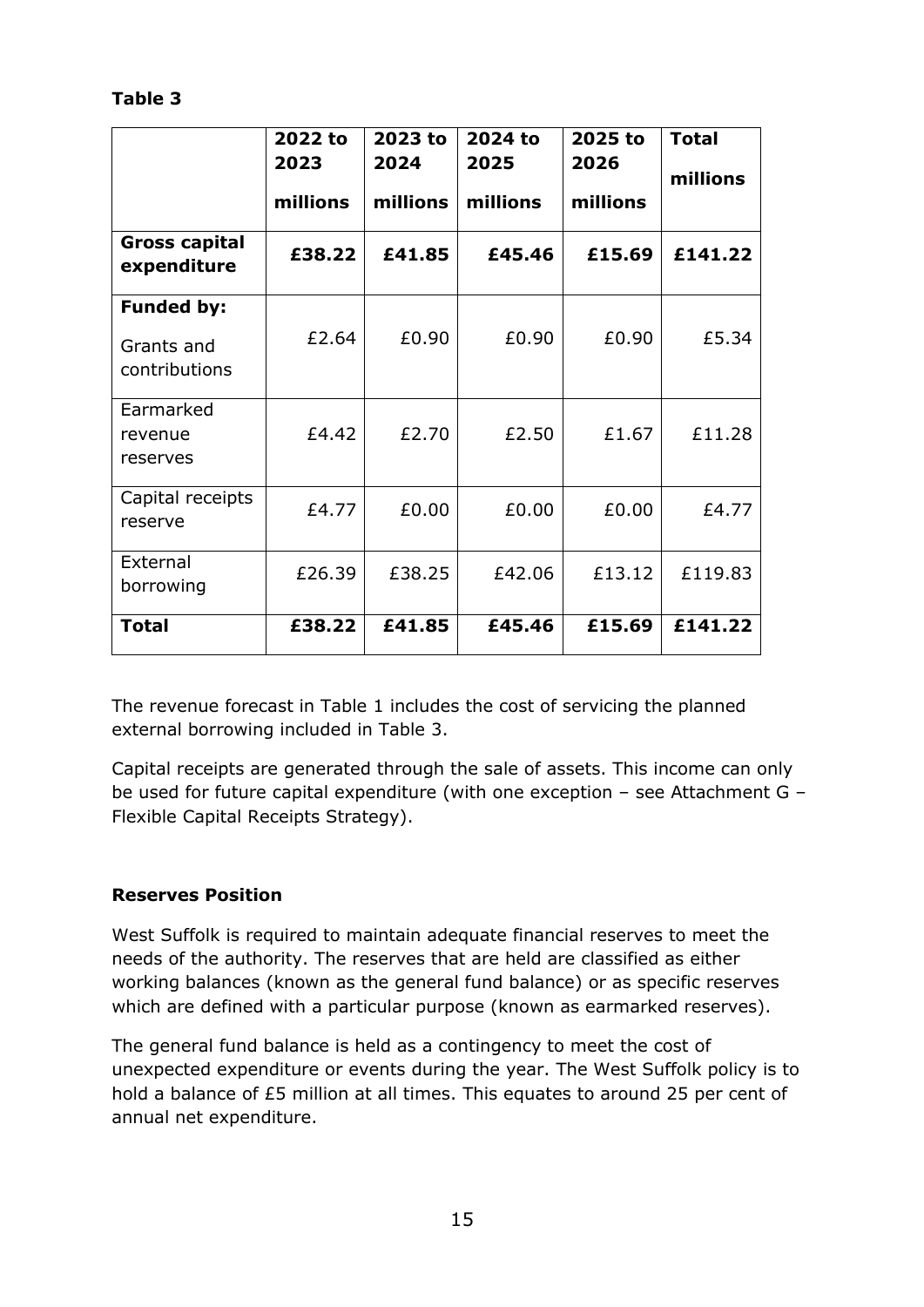Earmarked reserves are set aside to meet a known or predicted future expenditure. The planned movement in the balances of these reserves is laid out in the following table:

# **Table 4**

|                                                    | 2021 to  | 2022 to  | 2023 to  | 2024 to  | 2025 to  |
|----------------------------------------------------|----------|----------|----------|----------|----------|
|                                                    | 2022     | 2023     | 2024     | 2025     | 2026     |
|                                                    | millions | millions | millions | millions | millions |
| Earmarked<br>Reserves<br>Closing<br><b>Balance</b> | £40.9    | £35.3    | £34.0    | £34.2    | £35.4    |

The revenue position in Table 1 includes prudent budget provisions for the replacement of key service delivery assets. The full schedule showing all the earmarked reserves and the annual forecast movements is in Attachment D Appendix 3.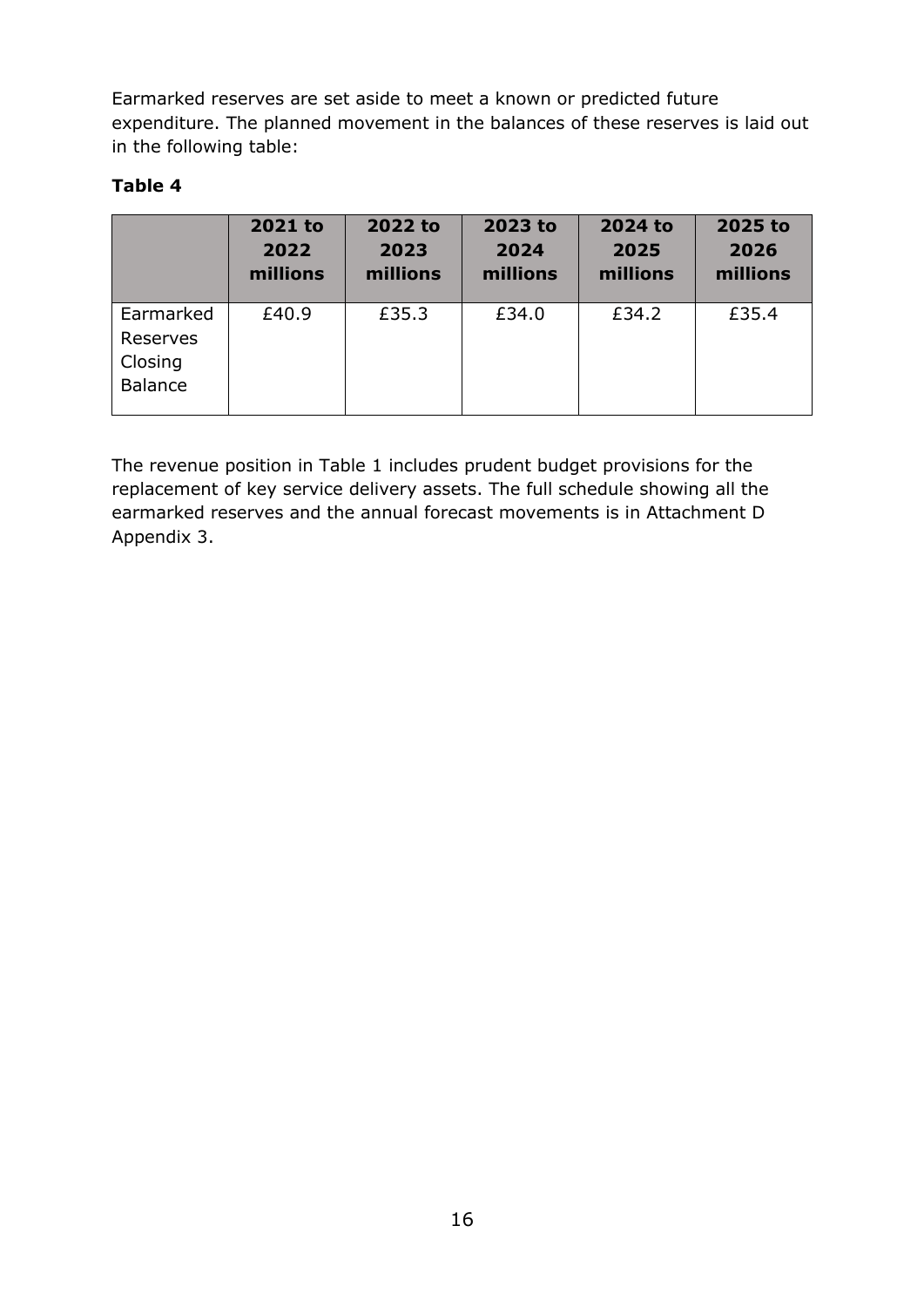# **Glossary of terms**

#### **Actuarial valuation**

An independent report of the financial position of the Pension Fund that is carried out by an actuary every three years. Reviews the Pension Fund assets and liabilities as at the date of the valuation and the results of which, including recommended employer's contribution rates, the Actuary reports to the Council.

#### **Baseline funding level**

The amount of a local authority's start-up funding allocation which is provided through the local share of the estimated business rates aggregate (England) at the outset of the scheme as forecast by the Government. It forms the baseline against which tariffs and top-ups will be calculated.

#### **Budget Requirement**

The Council's revenue budget on general fund services after deducting funding streams such as fees and charges and any funding from reserves. (Excluding Council Tax, Revenue Support Grant, New Homes Bonus and Business Rates).

#### **Business rate retention scheme**

The Business Rates Retention Scheme introduced by Government from April 2013 is intended to provide incentives for local authorities to drive economic growth, as the authorities will be able to retain a share of the growth that is generated in business rates revenue in their areas, as opposed to the previous system where all business rates revenues are held centrally.

Under the scheme local authorities were also allowed to form pools for the purposes of business rates retention. West Suffolk along with the other Suffolk Authorities and the County Council have been designated as a Suffolk pool from April 2013.

In 2018 the Government announced the new 100% business rate pilot schemes, the Suffolk authorities were successful in being one of those pilots during 2018 to 2019.

The planned 75 per cent business rates retention scheme and re-baselining as part of the fairer funding review will be postponed until April 2023.

#### **Capital expenditure**

Spending on assets that have a lasting value, for example, land, buildings and large items of equipment such as vehicles. Can also be indirect expenditure in the form of grants to other persons or bodies.

### **Capital Programme**

Council's plan of future spending on capital projects such as buying land, buildings, vehicles and equipment.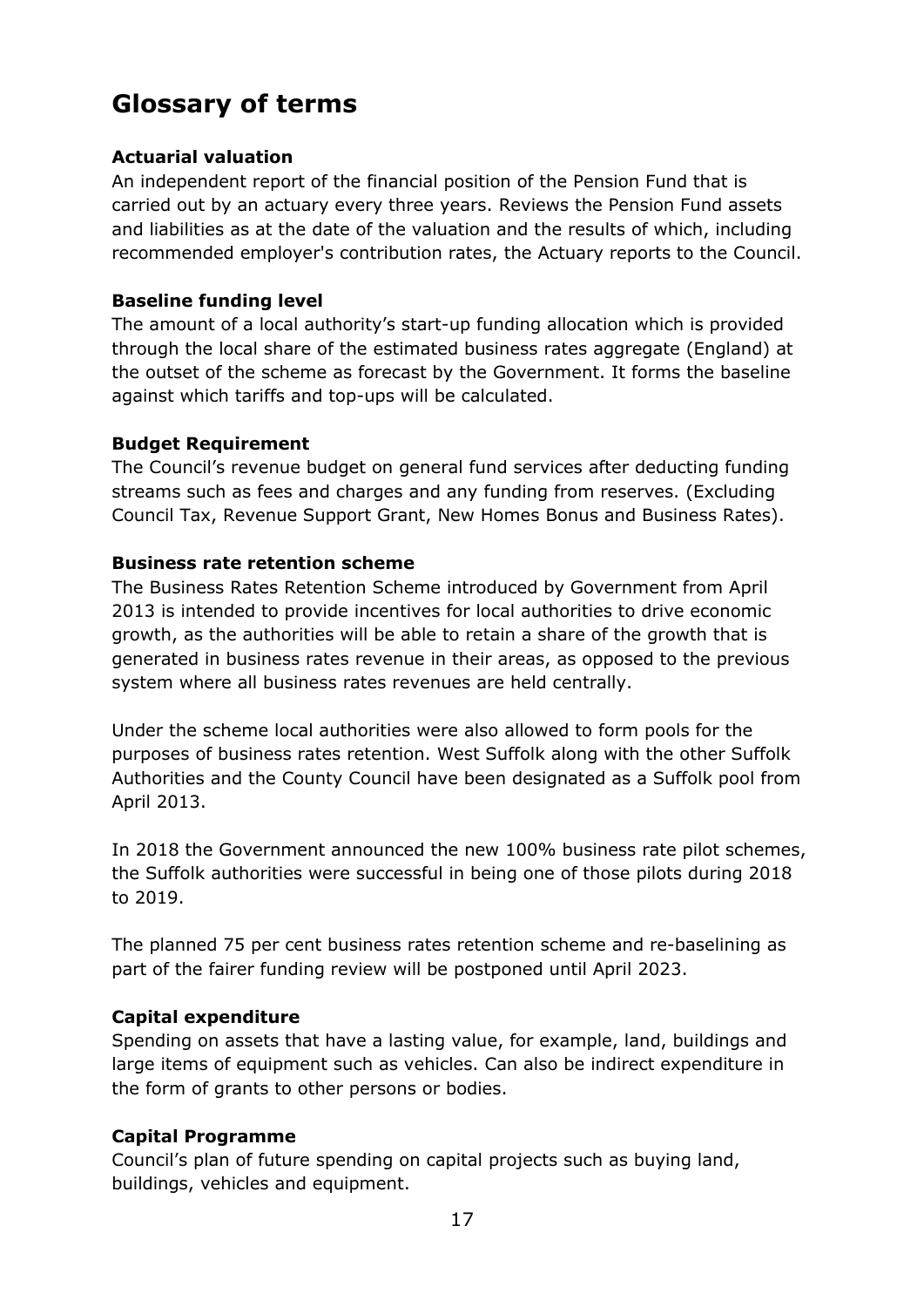### **Capital Receipts**

The proceeds from the disposal of land or other assets. Capital receipts can be used to finance new capital expenditure but cannot be used to finance revenue expenditure.

# **CIPFA**

Chartered Institute of Public Finance and Accountancy. One of the UK accountancy institutes. Uniquely, CIPFA specialise in the public sector. Consequently, CIPFA holds the responsibility for setting accounting standards for local government.

# **Collection fund**

A statutory account maintained by the council recording the amounts collected from council tax and business rates and from which it pays the precept to the major precepting authorities.

# **Collection Fund surplus (or deficit)**

If the council collects more or less than it expected at the start of the financial year, the surplus or deficit is shared with the major precepting authorities - Suffolk County Council and Suffolk Police Authority.

### **Contingency**

Money set-aside centrally in the council's base budget to meet the cost of unforeseen items of expenditure, such as higher than expected inflation or new responsibilities.

### **Council Tax Base**

The Council Tax base for a council is used in the calculation of council tax and is equal to the number of Band D equivalent properties. To work this out, the council counts the number of properties in each band and works what this equates to in terms of Band D equivalent properties. The band proportions are expressed in ninths and are specified in the Local Government Finance Act 1992.

### **Fairer Funding Review**

Central government funding for local authorities is currently based on an assessment of its relative needs and resources. The overarching methodology that determines how much funding each authority receives each year was introduced over ten years ago and has not been updated since funding baselines were set at the start of the 50 per cent business rates retention scheme in 2013 to 2014.

The government is undertaking a 'Fair Funding Review'. This is aimed at designing a new system for allocating funding between councils, the review will:

• set new baseline funding allocations for local authorities,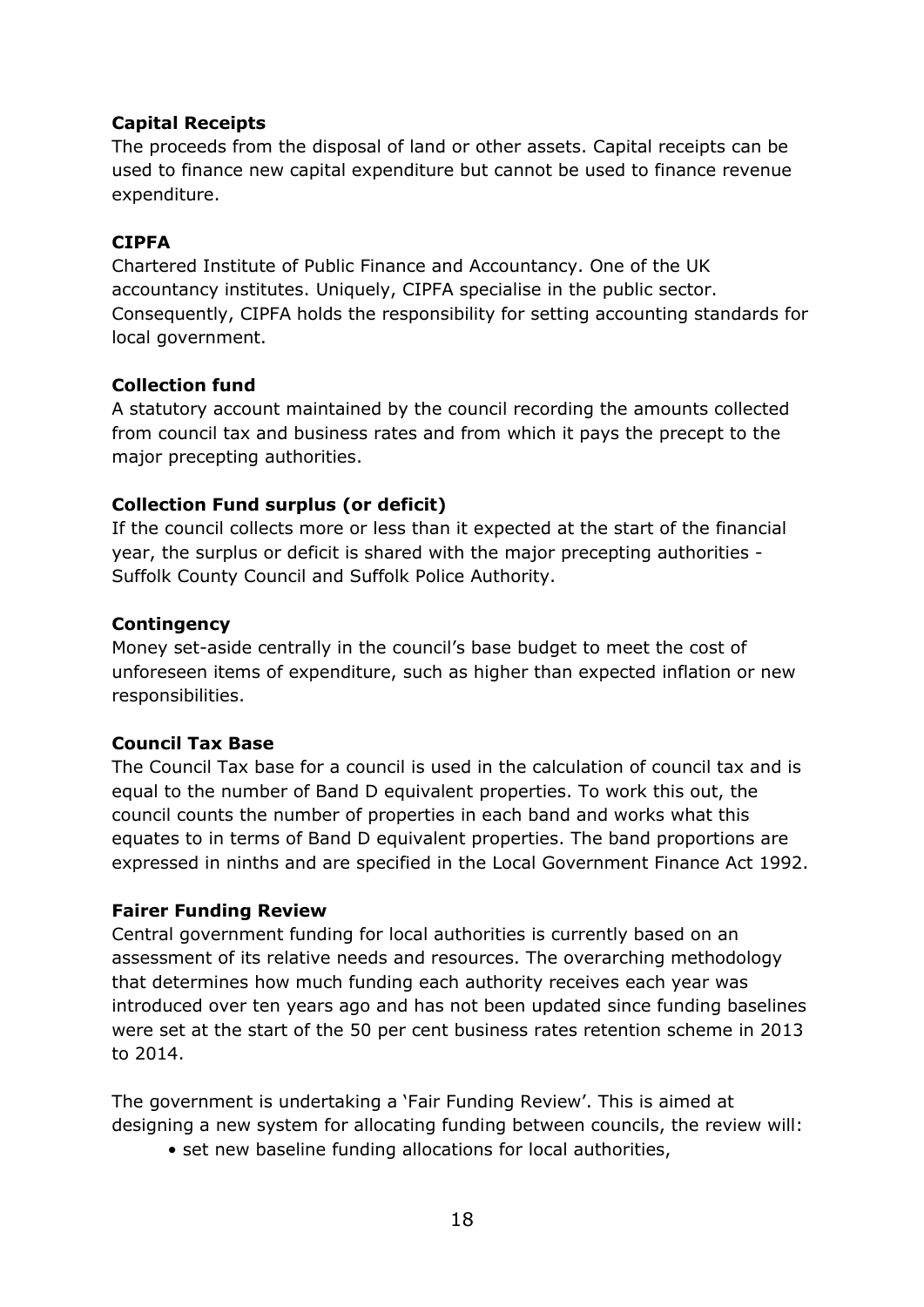- deliver an up-to-date assessment of the relative needs of local authorities,
- examine the relative resources of local authorities,
- focus initially on the services currently funded through the local government finance settlement, and
- be developed through close collaboration with local government to seek views on the right approach

The Fairer funding review is expected to come into force from April 2023.

# **General Fund Balance**

The main unallocated reserve of the council, set aside to meet any unforeseen pressures.

# **Gross Domestic Product (GDP)**

GDP is defined as the value of all goods and services produced within the overall economy.

# **Gross expenditure**

The total cost of providing the council's services, before deducting income from Government grants, or fees and charges for services.

# **Individual authority business rates baseline**

Derived by apportioning the billing authority business rates baseline between billing and major precepting authorities on the basis of major precepting authority shares.

# **Local share of Business rates**

This is the percentage share of locally collected business rates that will be retained by local government. This is currently set at 50 per cent. At the outset, the local share of the estimated business rates aggregate is divided between billing authorities on the basis of their proportionate shares.

### **Net expenditure**

Gross expenditure less services income, but before deduction of government grant.

# **National Non Domestic Rates (NNDR)**

Also known as 'business rates', Non-Domestic Rates are collected by billing authorities such as West Suffolk Council and, up until 31 March 2013, paid into a central national pool, then redistributed to authorities according to resident population. From 2013 to 2014 local authorities will retain 50 per cent of the value of any increase in business rates. The aim is to provide an incentive to help businesses set up and grow.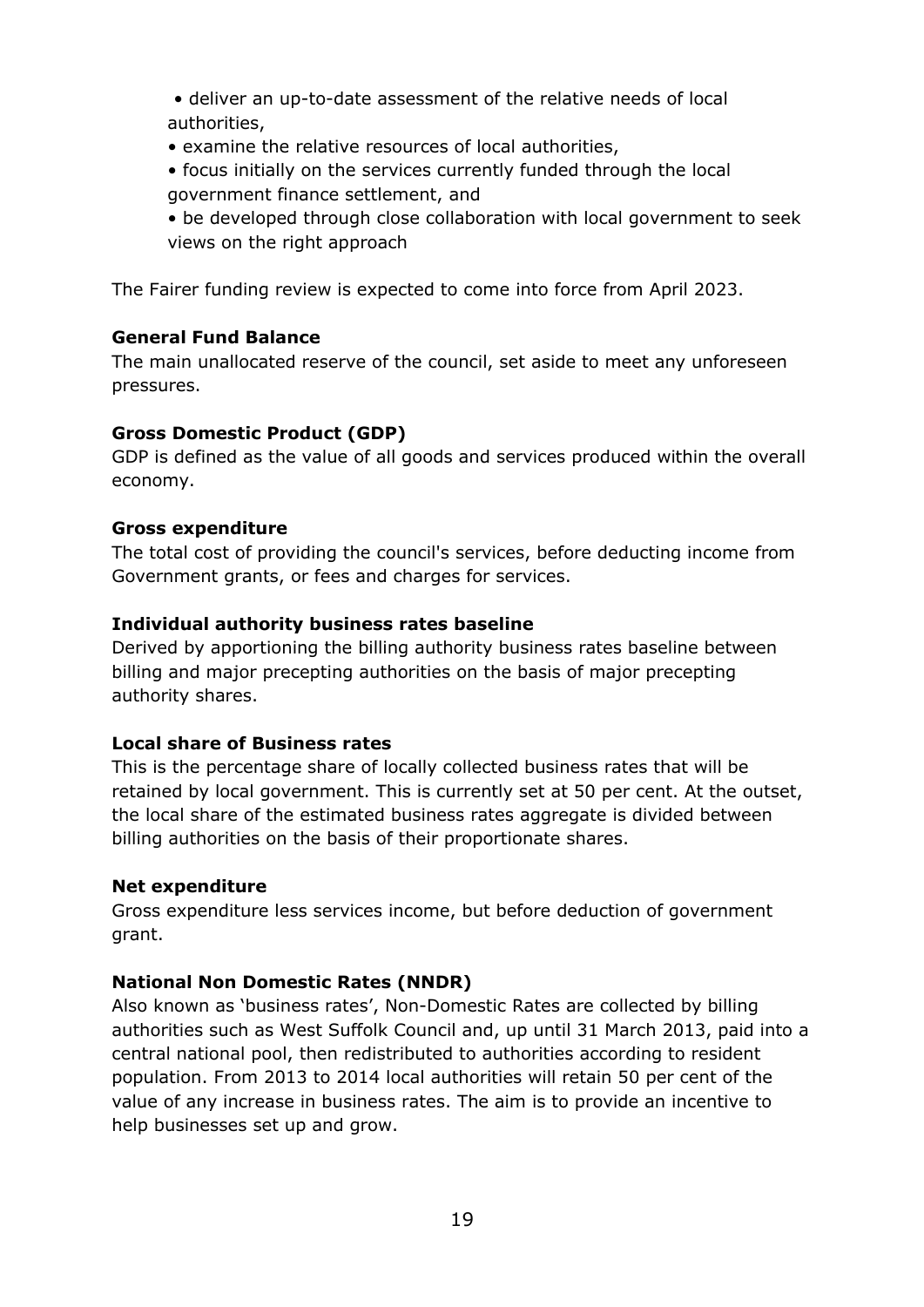#### **New Homes Bonus**

Under this scheme councils receive a new homes bonus (NHB) per property for the first four years following completion. Payments are based on match funding the council tax raised on each property with an additional amount for affordable homes. It is paid in the form of an unringfenced grant.

#### **Precept**

The precepting authority's council tax, which billing authorities collects on behalf of the major preceptor

#### **Prudential Borrowing**

Set of rules governing local authority borrowing for funding capital projects under a professional code of practice developed by CIPFA to ensure councils' capital investment plans are affordable, prudent and sustainable.

#### **Referendum**

Power under which the Government may limit the level of council tax increase year on year. Any major precepting authority in England wanting to raise council tax by more than 2 per cent or £5 whichever is the higher amount, must consult the public in a referendum. Councils losing a referendum would have to revert to a lower increase in bills.

#### **Revenue Expenditure**

The day-to-day running expenses on services provided by the council.

### **Revenue Support Grant (RSG)**

All authorities receive Revenue Support Grant from central government.

#### **Risk Management**

We define risk as being uncertainty of outcome, whether relating to 'positive' opportunities or 'negative' threats / hazards. Our new, positive approach to risk is based on context, proportionality, judgement and evidence-based decision making that considers risk on a case by case basis and is documented at all stages. We will be joined-up in our decisions, and will draw on one another's skills and experience to take responsibility for sound and reasonable decisions about the use of public funds, avoiding a blame culture when things go wrong. <http://westsuffolkintranet/howto/risk-management.cfm>

### **Section 151 officer (or Chief Financial Officer)**

Legally Councils must appoint under section 151 of the Local Government Act 1972 a named chief finance officer to give them financial advice, for West Suffolk Council this role is held by the post holder of Director (Resources and Property).

#### **Specific Grants**

Funding through a specific grant is provided for a specific purpose and cannot be spent on anything else, for example: Housing Benefits.